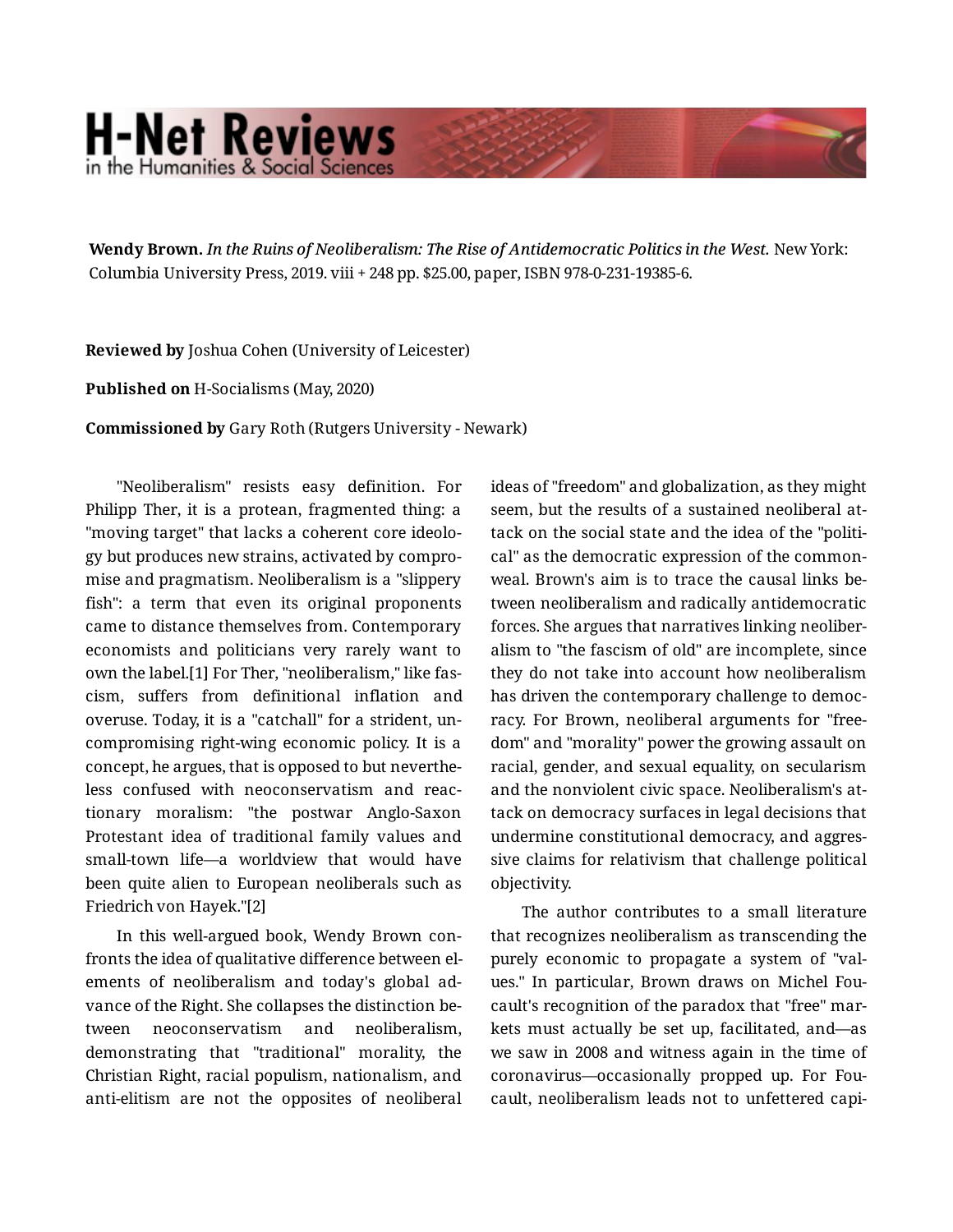talism but to a radical change in the values of lib‐ eral democracies.[3] Recently, Melinda Cooper ex‐ amined how neoliberal politicians have trans‐ ferred responsibility for social aspects of this prop‐ ping up to the "traditional" family, reinforcing its patriarchal leadership. Cooper highlighted the ne‐ oliberal emphasis on "responsibilizing" men for dealing with welfare issues such as teenage pregnancies, alongside the onus on parents, rather than

the state, to meet the cost of higher education.[4]

Brown's most original contribution lies in her reexamination of neoliberal thought, and especial‐ ly that of Hayek, to investigate how neoliberalism galvanizes forces hostile to democracy, and how traditional morality and the Christian Right have become so inextricably linked to the neoliberal revolution. Brown is a brave writer who is not afraid of contradicting her own previous findings. In this book, she recognizes that neoliberalism is not so much about "economizing everything," as she argued in her 2015 book, *Undoing the Demos: Neoliberalism's Stealth Revolution,* but is actually a "moral" project that aims at protecting traditional hierarchies through obliterating the concept of so‐ ciety.[5]

Brown emphasizes that the antidemocratic forces released by neoliberalism were neither in‐ tended nor foreseen by early neoliberal thinkers. These forces, she suggests, diverge from neoliberal ideas just as surely as authoritarian Soviet com‐ munism departed from Marx. Indeed, the founders of neoliberalism aimed at protecting free markets against fascism and totalitarianism (and separat‐ ing politics in general from the markets). Original neoliberals, Brown claims, would be horrified by today's crony capitalism and international oli‐ garchical power; they would, presumably, detest the 'oligarchic-neoliberal system' of Russia under Putin.[6] This, for Brown, makes antidemocratic forces "not neoliberalism's intended spawn but its Frankensteinian creation" (pp. 9-10).

However, Brown complicates this original ar‐ gument by going on to make a convincing case for neoliberalism's inherently antidemocratic tenden‐ cies. She suggests that democracy fundamentally rests on political equality: since no democracy has ever been complete by the measure of fully at‐ tained equality, the pursuit of democracy demands that states work to reduce the type of inequalities inevitably created by neoliberal economics. Of the founding neoliberal thinkers, Brown tells us that only Milton Friedman emphasized affinity be‐ tween neoliberalism and "democracy." However crucially—Friedman considered that true political freedom had only appeared with the rise of capi‐ talism. For him, both the flourishing of capitalism and freedom itself are dependent on states being reduced and rendered incapable of regulatory in‐ terference. Moreover, Brown reminds us that Friedman, like Hayek, legitimized authoritarian regimes, such as Augusto Pinochet's in Chile, when they considered these to be necessary facilitators of the transition to liberalized markets. Brown points out the irony that antidemocracy is inher‐ ent in neoliberals' dislike of social movements, ac‐ tivism, and direct political participation since all of these remind them of fascism and mob rule. Brown is alive to the contradictions within neolib‐ eralism and never portrays the phenomenon as a homogeneous one. For example, she shows that while Friedman and Hayek saw the political as in‐ vasive and a constant threat to (their notion of) freedom, no neoliberal thinker sought a weak state; in particular, "ordoliberals" draw on Carl Schmitt in their recognition of the need to build a strong state as a guarantor of the order and stabili‐ ty needed to let markets run freely.

To some extent, the tension between the inher‐ ent and unintended antidemocratic consequences of neoliberalism is not fully worked out in this book. The query here emanates from some uncer‐ tainty about what Brown means by the "ruins" of neoliberalism. For example, she highlights the many ways in which "actually existing neoliberal‐ ism" departs from original neoliberal thought. Ne‐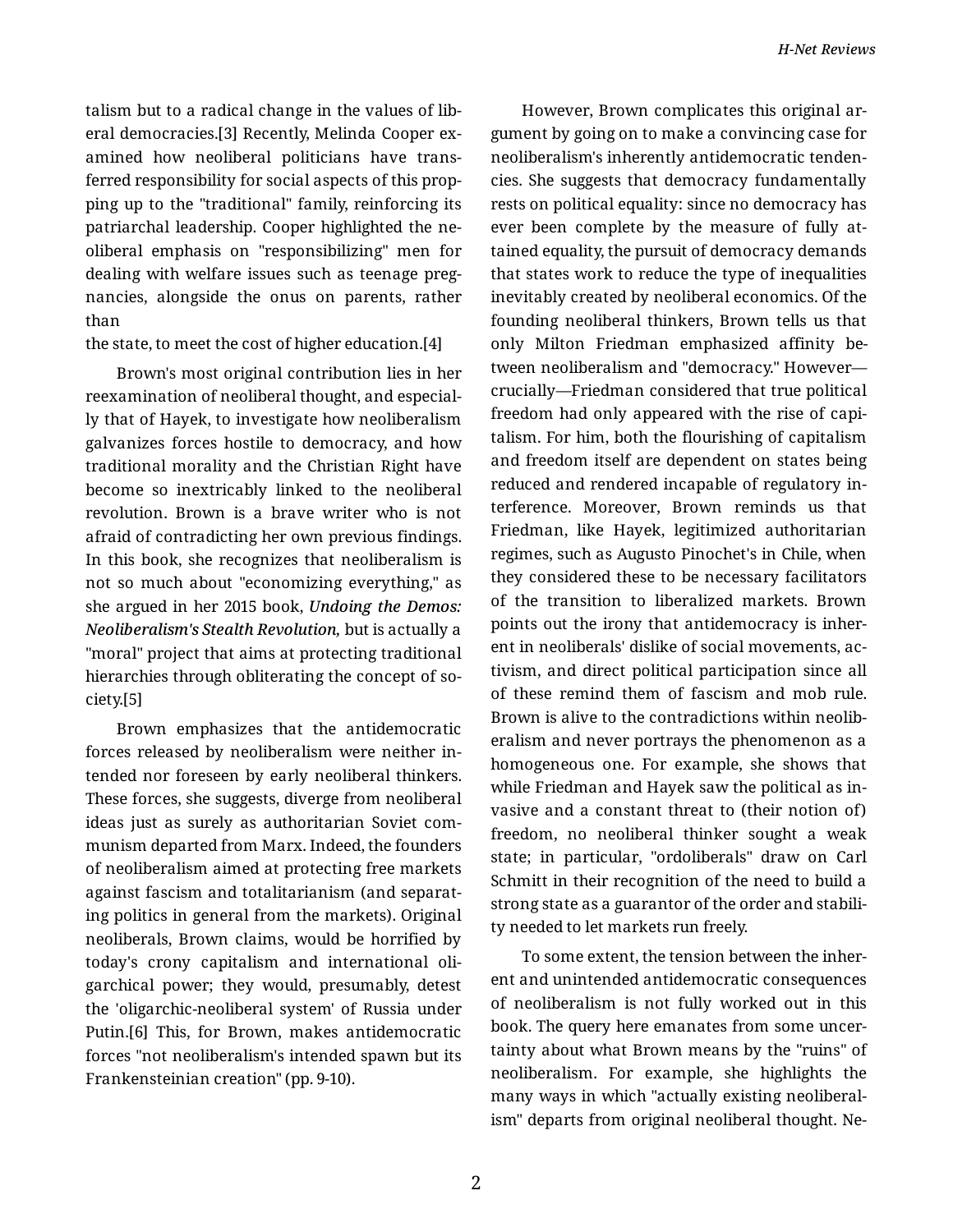oliberalism in action produces states dominated by big business and special interests, implying lev‐ els of control and unfair competition not envis‐ aged by neoliberal thinkers (including Hayek). The resulting inequalities and marginalization of working-class people produce "a populace seething with rancour, rage and resentment, not to mention material needs" (p. 85). Alienated, displaced citizens become susceptible to xenophobic and na‐ tionalistic discourses, fueling perceptions that their states have lost sovereignty at the expense of ever-expanding globalization and international oligarchical power. Does this resentful, hate-filled populism build on "ruined" neoliberalism or rather on a triumphant, albeit in some ways unintended, realization of neoliberalism?

The seeming contradictions between ultrana‐ tionalist fascism and neoliberals' preference for depoliticized states and supranational institutions take some squaring—but Brown does a convincing job here. While stressing that the contemporary challenge to democracy comes from multiple di‐ rections and cannot simply be seen as resurgent fascism, Brown argues that neoliberal antipathy to statism fosters unexpected alliances, some compo‐ nents of which are indeed fascist. The forces op‐ posing the state's perceived challenge to their "freedom" include ultra-Right nationalists, but also economic libertarians, plutocrats, pro-lifers, and (not incongruously because of their shared ratio‐ nale) homeschoolers. Moreover, when the social state retreats and traditional values promote familalization, the trend is towards xenophobic fear of the outsider: "thus does neoliberalism plant seeds of a nationalism it formally abjures" (p. 117). Brown is also good on the convergence of neolib‐ eralism and neoconservatism, against Ther's standpoint. Capitalism may well disregard political borders, while nationalists cling to them. However, neoliberalism and neoconservatism converge in fostering an antidemocratic citizenry; both agree that the family rather than the state should shoul‐ der the burden of providing education, health, and childcare. Both reinsert religion into political dis‐ course and promote patriotism.

Brown especially delineates the link between neoliberalism and the Christian Right through ref‐ erence to Hayek, whose formulation she charac‐ terizes as "freedom restrained by tradition" (p. 122). The link between evangelical Christianity and neoliberalism might seem a fragile one when we reflect, as Brown does, on the dissonance between divine intentionality and "design" on the one hand, and the "chance" implied by risking capital in amoral, unregulated markets. However, Brown shows that the dual strengthening of markets and "morality," in place of society and democracy, is the Hayekian dream (p. 108). The author again ac‐ knowledges the disparate forms neoliberalism adopts when in positions of power, noting that Margaret Thatcher and Ronald Reagan neglected to make connections between economic policy and a moral project. However, when neoliberals made an active appeal to evangelicals during the American presidential elections of 2016, common cause was readily made. To some extent, Brown suggests, affinity between neoliberalism and the Christian Right is quite natural because evangeli‐ cal Christians "were often entrepreneurs in their own right" (pp. 93-94). Of much more importance, however, is that the Christian Right sees in Donald Trump's power confirmation of the position of tra‐ ditional morality and the diminution of govern‐ ment regulation encroaching on the exercise of this morality, despite any immorality that might surface in Trump's personal behavior. This is an is‐ sue Brown deals with in depth, through a case study of the Supreme Court's decision on *Master‐ piece Cakeshop v. the Colorado Civil Rights Com‐ mission* (2017-18), which overruled the commis‐ sion's decision that the cakeshop proprietor was guilty of discrimination in refusing to provide a wedding cake to a gay couple. Instead, the Court ruled, the commission had violated the propri‐ etor's right to free exercise of religion. Brown also provides a detailed case study of the legal decision allowing Christian-run pregnancy centers to prac‐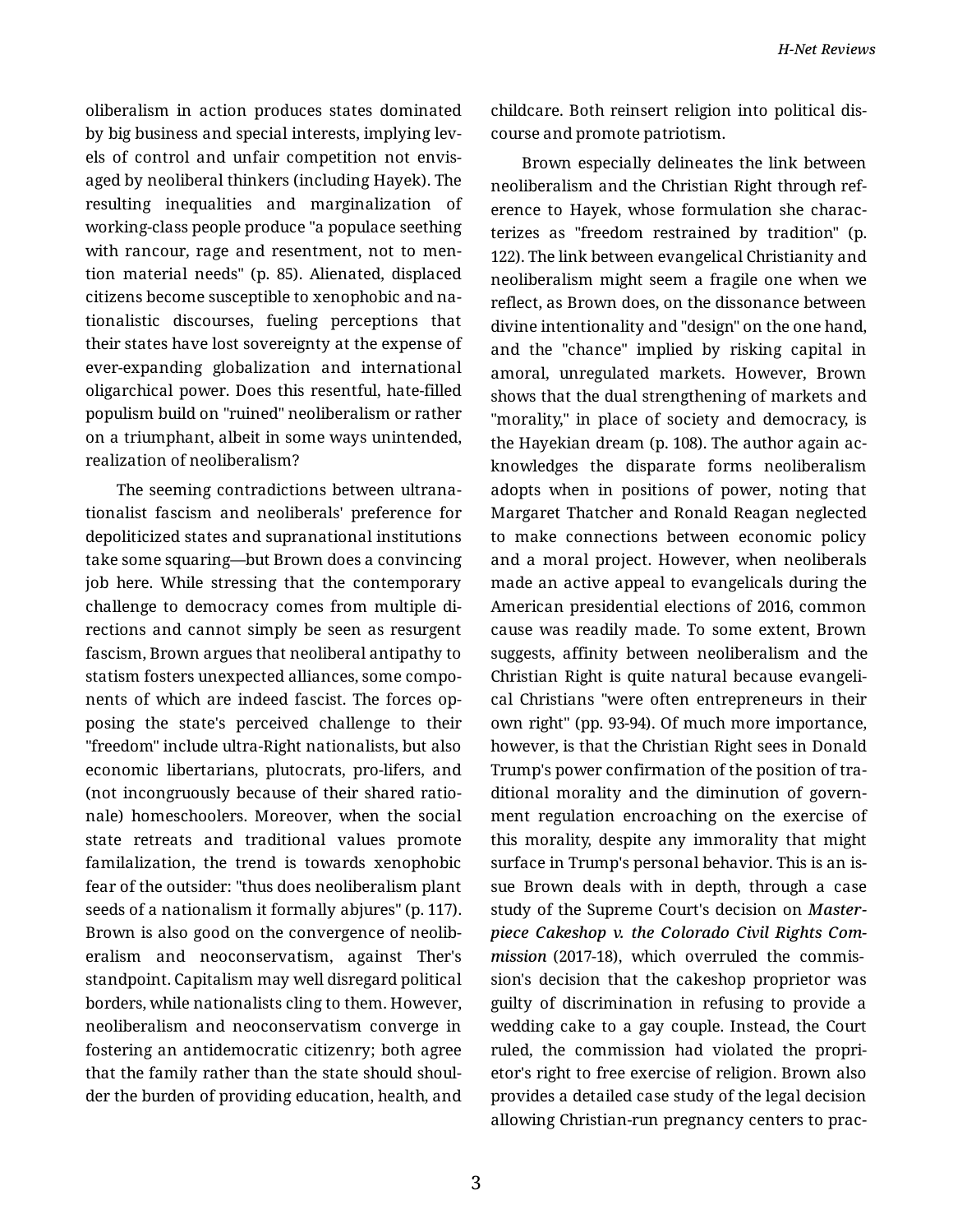tice without having to disclaim that they are not medical centers or being required to signpost ex‐ ternal abortion services.

The book begins with a reflection on the inher‐ ently antidemocratic elements of neoliberalism. Brown demonstrates that neoliberals do not just want to end social regulation and wealth redistri‐ bution, seeing these as interference in the markets, but also strive to undermine democracy's links to political equality. It is the neoliberal attack on the social that galvanizes an antidemocratic culture "from below" alongside the erosion of democratic principles at the highest political levels (p. 28). Brown especially reconnects contemporary events to Hayek's repudiation of society and his in‐ sistence that personal interdependence arises not from organized common pursuit—the social—but from rules of conduct that develop from markets and moral traditions. Thatcher's declaration that "there is no such thing as society [but only] individ‐ ual men and women ... and families" seems therefore like the purest manifestation of the Hayekian brand of neoliberalism. It is true that Brown has centered on the most systematic, and arguably most extreme, neoliberal critic of social democra‐ cy. This is, however, understandable in its logic, since Brown deals above all with "Hayek today": the manifestation of aspects of this particular ne‐ oliberal brand in contemporary America, signal‐ ing both an attack on society and the insistence on family in its place. Brown does not suggest that Hayek's vision is completely triumphant. Indeed, she points out that states dominated by finance and big business, seeking legislation to protect their positions, depart significantly from how Hayek imagined the interplay of markets and morals. Traditional values are not truly or purely ascendant but are instead exploited and manipu‐ lated politically and commercially. In themselves, traditional values are victimized, as well as eulo‐ gized, by antidemocratic forces (p. 118).

In chapter 2, Brown turns to the neoliberal as‐ sault on "the political," seen by neoliberals not as composed of immutable fundamental values but instead infused with the kind of damaging social and democratic tendencies that can hamper markets. Neoliberals, Brown shows, determine to sepa‐ rate politics from sovereignty and democratic principles. They insert management and technoc‐ racy in place of democratic discourse. She pro‐ vides a brilliant example of this in the preceding chapter when she describes the inauguration of Trump's Office of American Innovation, led by the president's son-in-law, Jared Kushner. The office aims at "fixing government with business ideas"; the United States should be run "like a great Ameri‐ can company" (p. 29). This chapter describes Fried‐ man's concept of the synergy of capitalism and true freedom and, in more detail, Hayek's views that creativity and enterprise always emerge from below: political power from above is both inauthentic and mistakenly viewed as creative. Brown also analyzes ordoliberalism in this chapter. In de‐ scribing ordoliberals' rejection of state sovereignty and the replacement of this with technical exper‐ tise and commitment to liberalized economies, Brown might have engaged more with left-wing perceptions of the European Union as ordoliberal. This book is overwhelmingly US-centric—but this is a minor criticism because the rationale for this is explicit and again understandable in light of the author's concerns with the realization of some as‐ pects of Hayekian ideas in America.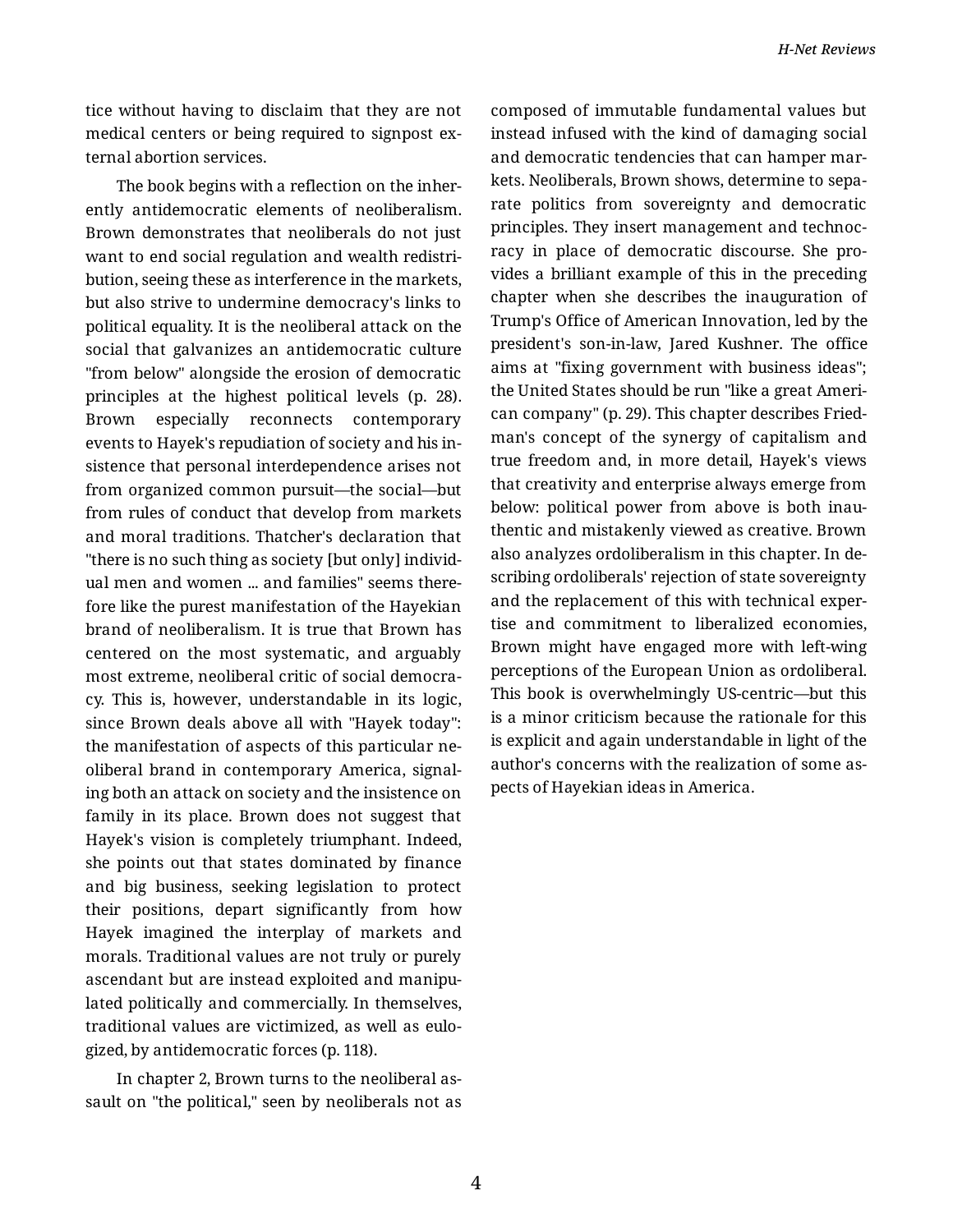Next, Brown deals with the theorizing of moral traditionalism within neoliberalism. It is here that she narrows the spaces between neoliberalism and neoconservatism. Again, Brown interrogates Hayekian thought, highlighting his belief that tradi‐ tions not only evolve internally but compete ex‐ ternally: only those centered on family and prop‐ erty will survive this competition. Bringing neo‐ conservatism and neoliberalism closer together, Brown reminds us that for Hayek, markets them‐ selves are a form of tradition: according to him, Brown explains, "we are disciplined and oriented by market rules"(p. 100). Family and the markets align on one side, opposing the social and political.

In chapter 4, Brown deals with the neoliberal strengthening of the Christian Right, focusing on pregnancy centers and the Masterpiece Cakeshop case. Despite having established the connections between neoliberalism and American evangelical Christianity in the preceding chapters, this section might have benefited from some more explicit linking back to neoliberal thought to help readers understand how this thinking came to guide Supreme Court decision-making. A good example of where this retrospective linkage does take place occurs in the context of pregnancy centers. Brown highlights Justice Clarence Thomas's invocation of a "free market of ideas" for religious conviction, so that "a neoliberal principle considered appropriate to the realm of marketing or politics is ... trans‐ posed onto the realm of faith" (p. 153).

The core chapters conclude with a special fo‐ cus on alienated, angry white men. Here Brown ar‐ gues that neoliberalism has strengthened nihilism through its pervasive entrepreneuralization and monetization. Brown draws on Herbert Marcuse's sense that the market has replaced both the reality principle and moral truth, displacing guilt and conscience. This nihilism, Brown suggests, surfaces in the vitriol and aggression of right-wing cable and internet news, blogs, and tweets. These hatefilled media connect to the "ressentiment, rancour, rage [and] reaction to humiliation" exploited by right-wing populism and targeted at exploiting America's white, working-class men (p. 175).

*In the Ruins of Neoliberalism: The Rise of An‐ tidemocratic Politics in the West* is an important and very timely book. Brown's vital contribution lies in demonstrating that neoliberalism utterly transcends economic theory to damage the heart of our society and democracy. Brown does this through making careful, well-explained links from Trump's America back to founding neoliberal thought. The book will add to the fields of modern political science, the historiography of developing neoliberal thought, and studies of fascism and ex‐ treme-Right ideologies.

Notes

[1]. Philipp Ther, *Europe since 1989* (Princeton, NJ: Princeton University Press, 2014), 18.

[2]. Ther, *Europe since 1989*, 19.

[3]. Michel Foucault, *The Birth of Biopolitics: Lectures at the College de France, 1978-79,* ed. Michel Sennelart and trans. Graham Burchell (New York: Picador, 2004).

[4]. Melinda Cooper, *Family Values: Between Neoliberalism and the New Social Conservatism* (New York: Zone Books, 2017).

[5]. Wendy Brown, *Undoing the Demos: Neolib‐ eralism's Stealth Revolution* (New York: Zone Books, 2015).

[6]. Ther, *Europe Since 1989*, 28.